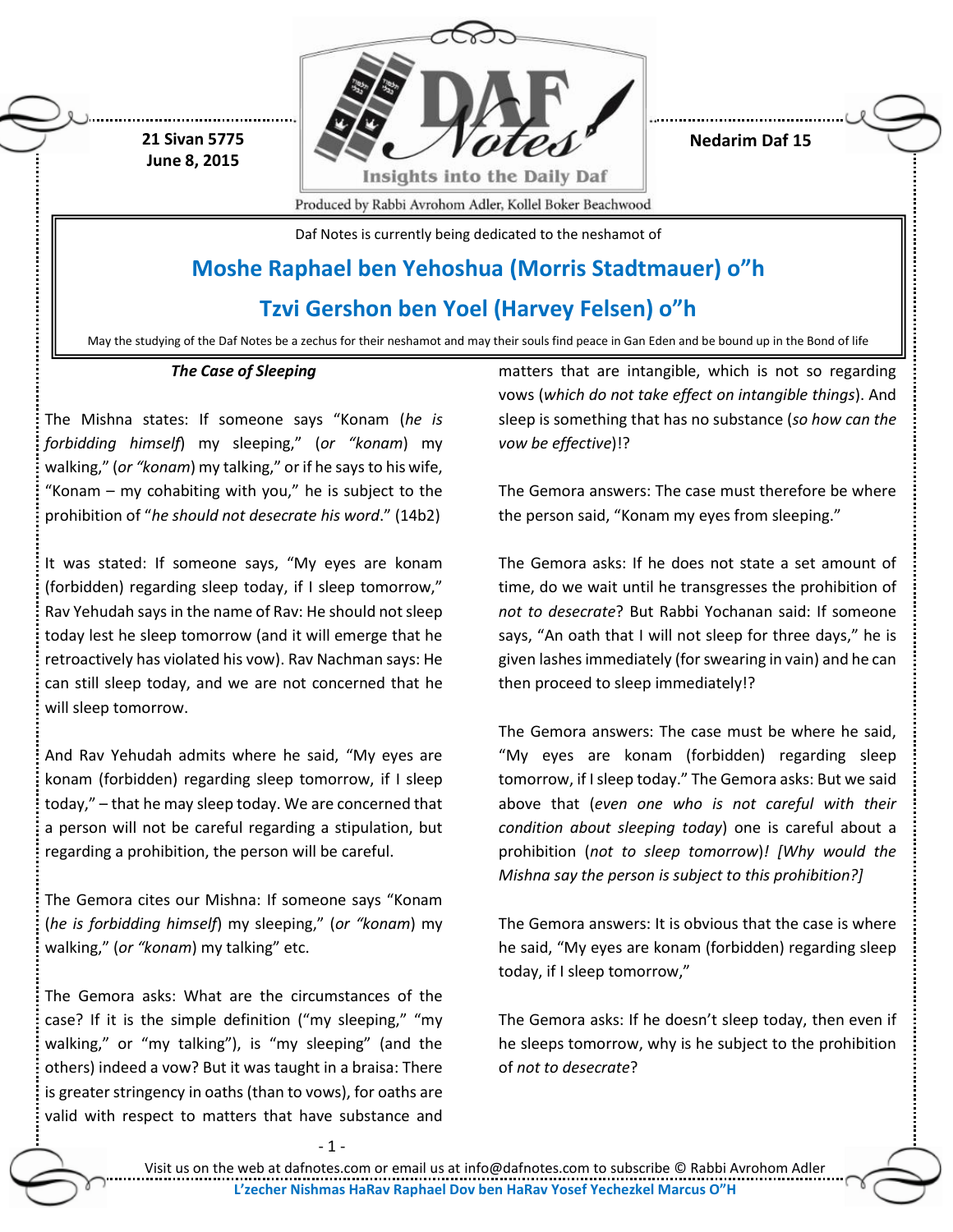

The Gemora answers: The case must be where he indeed slept. This implies that one would be allowed to sleep today (and we are not concerned that he will sleep on the second day). This would be a refutation on Rav Yehudah (*who forbids the person to sleep today*).

The Gemora answers: The Mishna means to tell us the law if he slept (*not that he is permitted to sleep on the first day*).

Ravina answers: Our Mishna's case is actually according to the simple definition (he said, "my sleeping," "my walking," or "my talking"). And regarding your question: Why is he subject to the prohibition of *not to desecrate* (if sleep has no substance)? The prohibition of *not to desecrate* in this case is merely Rabbinic.

The Gemora asks: Is there such a concept that one is subject to the prohibition of *not to desecrate* merely on a Rabbinical level?

The Gemora answers: There indeed is such a concept, as it was taught in the following braisa: Things that are permitted and others are accustomed to regard them as prohibited, one is not allowed to permit them in front of such people, as the verse states: *He shall not desecrate his word*. *[This prohibition is merely Rabbinic in nature; so too, we can explain the prohibition discussed in our Mishna.]* (14b2 – 15a3)

## *Forbidden Benefit*

The Mishna states: If someone (who wanted to prevent his wife from visiting her father's house) said to his wife (before Pesach), "That which you will benefit from me is konam (to you) until Pesach, if you go to your father's house until Sukkos (*which is after Pesach*)," the law is as follows: If she goes before Pesach, she is forbidden to derive benefit from him until Pesach. The Gemora asks: This implies that if she goes before Pesach, she is forbidden, but if she doesn't go, she is not forbidden

(even though there is a possibility that she will still go before Sukkos, and retroactively, she will be forbidden). *[This is a refutation on Rav Yehudah who is concerned that one will not be careful with regard to a stipulation.]* 

Rabbi Abba answers: The Mishna means that if she went before Pesach she is forbidden from benefit and she incurs lashes (*if she derives benefit from him*). If she does not go, she is merely forbidden from benefit (but does not incur lashes).

The Gemora asks: The last part of the Mishna says that if she indeed went after Pesach (*and before Sukkos*), she is subject to the prohibition of *not to desecrate his word*. Now, if she did not derive benefit from him before Pesach, how can it be that she is subject to the prohibition of *not to desecrate* (even if she did end up going before Sukkos)? [She did not derive any benefit from him!?] Rather, it is obviousthat she did derive benefit before Pesach (*and we are taught that if she will go to her father's house before Sukkos, she has retroactively violated the prohibition of not to desecrate*). Evidently, she is allowed to derive benefit (before Pesach, and we are not concerned that will not be careful regarding the stipulation)!? This is a refutation on Rav Yehudah (who says that we are concerned about one not being careful regarding a stipulation)!

The Gemora answers: The Mishna was discussing what would be the case if she indeed had benefited from him before Pesach (*not that she is permitted to do so*).

The Gemora asks from the next part of the Mishna: If someone (who wanted to prevent his wife from visiting her father's house) said to his wife (before Pesach), "That which you will benefit from me is konam (to you) until Sukkos, if you go to your father's house (from now) until Pesach (*which is before Sukkos*)," the law is as follows: If she goes before Pesach, she is forbidden to derive benefit from him until Sukkos, and she is permitted to go (to her